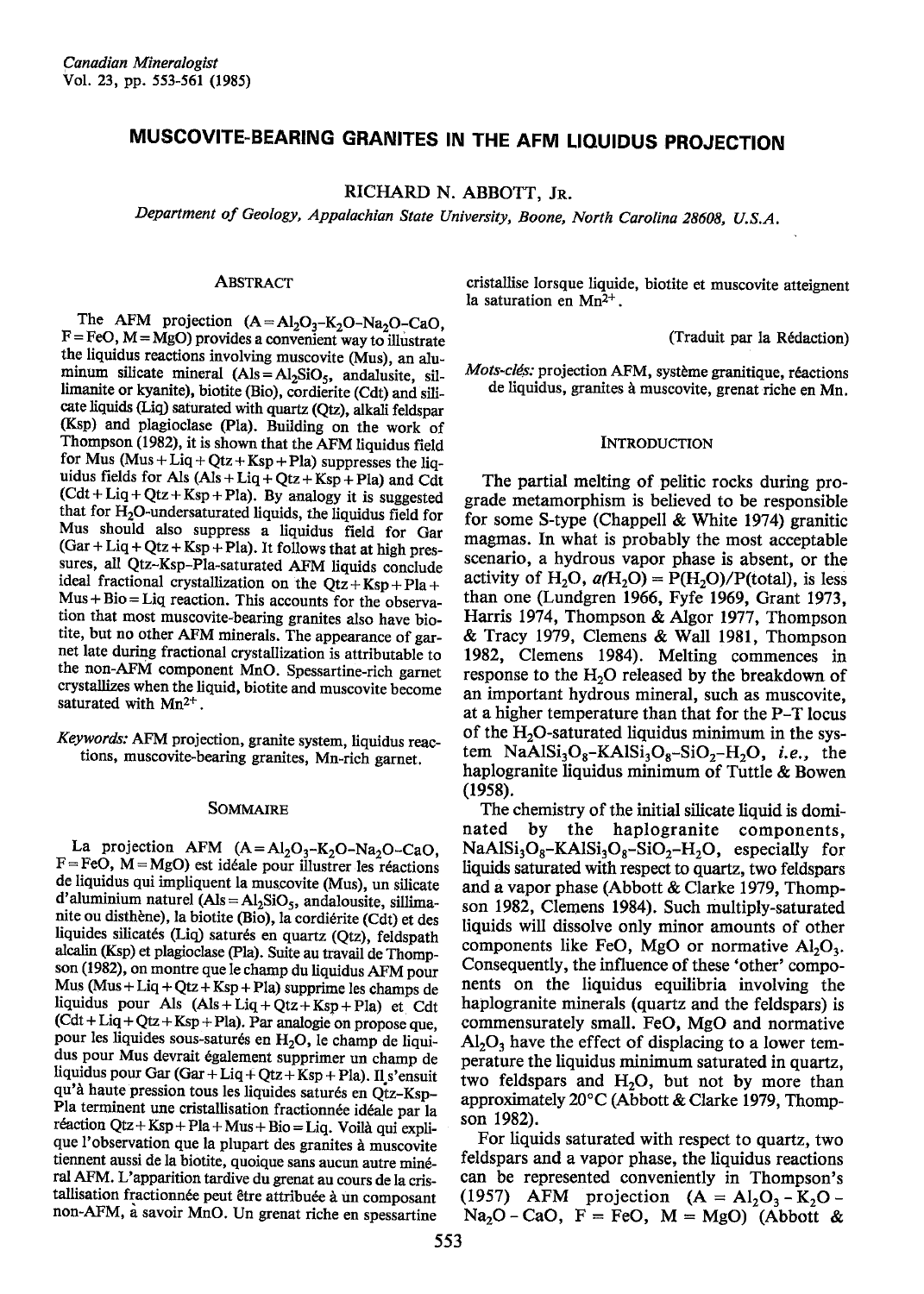Clarke 1979, Abbott l98l). The liquidus surface saturated in quartz, two feldspars and vapor in the AFM projection is comparatively flat. For any given P(total) and  $a(H_2O)$ , it is doubtful that the relief on the surface (in terms of temperature) could ever be more than approximately  $20^{\circ}$ C (Abbott & Clarke 1979, Thompson 1982). The relevant AFM liquidus reactions for low pressures, where muscovite is not possible, have been derived by Abbott & Clarke (1979). For high pressures, where muscovite is possible, the end-member AF and AM liquidus reactions have been carefully determined by Thompson (1982).

The purpose of this exercise is to determine the ternary AFM liquidus relationships involving muscovite in order to extend both my own work (Abbott & Clarke 1979, Abbott l98l) and that of Thompson (1982). The essential ingredients for this work can be found in Thompson (1982).

## BASIS FOR DETERMINING AFM LIQUIDUS REACTIONS

According to the Alkemade rule (Ehlers 1972), for every liquidus equilibrium  $Liq + A + B + C +$  $\dots$  + N, where A, B, C,  $\dots$  and N are minerals, there is a corresponding subsolidus equilibrium  $A + B + C + ... + N$ . The form of the reaction, whether it is even  $(A + B + C... + N = Liq)$  or odd (e.g.,  $B + C + ... + N = A + Liq$ ) using the terminology of Ricci (1951), is uniquely determined by the shape of the liquidus. The shape of the liquidus, hence the form of the liquidus reaction, is controlled by the locus of the liquid composition relative to the region of compositional space defined by the coexisting solidus minerals  $A + B + C \ldots + N$ . For an Ndimensional compositional region (N minerals), there is only one possible even reaction, whereas the number of possible odd reactions is



Fro. l. AFM projection from quartz (Qtz), alkali feldspar (Ksp), plagioclase (Pla) and  $H_2O$  (Thompson 1957), showing the range of composition for muscovite (Mus), biotite (Bio), cordierite (Cdt) and an aluminum silicate mineral  $(Als = and a lusite, kyanite or sillimanite).$  $A = Al<sub>2</sub>O<sub>3</sub> - K<sub>2</sub>O - Na<sub>2</sub>O - CaO$ ,  $M = MgO$ ,  $F = FeO$ .

$$
\left[\Sigma_{n=0}^N\tfrac{N!}{n!(N-n)!}\right]\!-\!2
$$

It does not follow that for each 'immediately' subsolidus equilibium  $A + B + C \ldots + N$  there is a uniquely defined liquidus reaction, because the shape of the liquidus cannot be determined on the basis of the subsolidus equilibria alone. It is, however, true that for each "immediately" subsolidus equilibrium  $A + B + C + ... + N$  there is a corresponding liquidus *equilibrium* Liq + A + B + C + ... + N. But the form of the liquidus *reaction*, whether it is even or one of the odd possibilities, cannot be specified without knowing the composition of the liquid and the composition of the coexisting minerals.

In the context of the AFM projection, the various 2- and 3-phase subsolidus equilibria may be treated as Alkemade lines and triangles, respectively (Abbott & Clarke 1979, Abbott 1981). For each Alkemade line connecting two subsolidus minerals  $A + B$ , there is an AFM liquidus equilibrium  $A + B + Liq$ , which is represented on the liquidus surface by the locus of liquids coexisting with  $A + B$ . The form of the reaction,  $A + B = Liq$  (even),  $A = B + Liq$  (odd), or  $B = A + Liq$  (odd), is ambiguous. For edch Alkemade triangle relating three subsolidus phases  $A + B + C$ , there is an AFM liquidus equilibrium  $A + B + C + Liq$ , which is represented on the liquidus surface by the composition of the liquid coexisting with  $A + B + C$ . Again, the form<br>of the reaction, one even possibility of the reaction, one even  $(A + B + C = \text{Liq})$  and six odd possibilities, is ambiguous. Even though the odd-even character of each equilibrium cannot be determined simply on the basis of the Alkemade lines and triangles (subsolidus equilibria), the connectivity of the liquidus equilibria is uniquely determined.

The odd-even ambiguity can be circumvented if the following assumptions are adopted (Abbott & Clarke 1979, Abbott 1981): l) On the AFM liquidus surface, for any given P(total) and  $a(H_2O)$ , there is only one minimum to which all ternary AFM liquids proceed during ideal fractional crystallization. 2) The ratio of  $FeO/(MgO + FeO)$  in the liquid is higher than in the coexisting AFM mineral assemblage. If so, it follows that the liquidus minimum is on the AF join (Ihompson 1982). This is supported by experimental results reported by Hensen & Green  $(1971)$ . However, Green (1976) and Clemens & Wall (1981) reported the results of experiments suggesting that the ratio of  $FeO/(MgO + FeO)$  is higher in garnet than in the coexisting liquid. The conclusion of Clemens & Wall (1981) is based on almandineseeded charges. The initial value of the ratio FeO/MgO + FeO) was higher in the garnet than the glass. There is no demonstration that the composition of the garnet achieved equilibrium with the coexisting liquid. In the earlier experiments by Green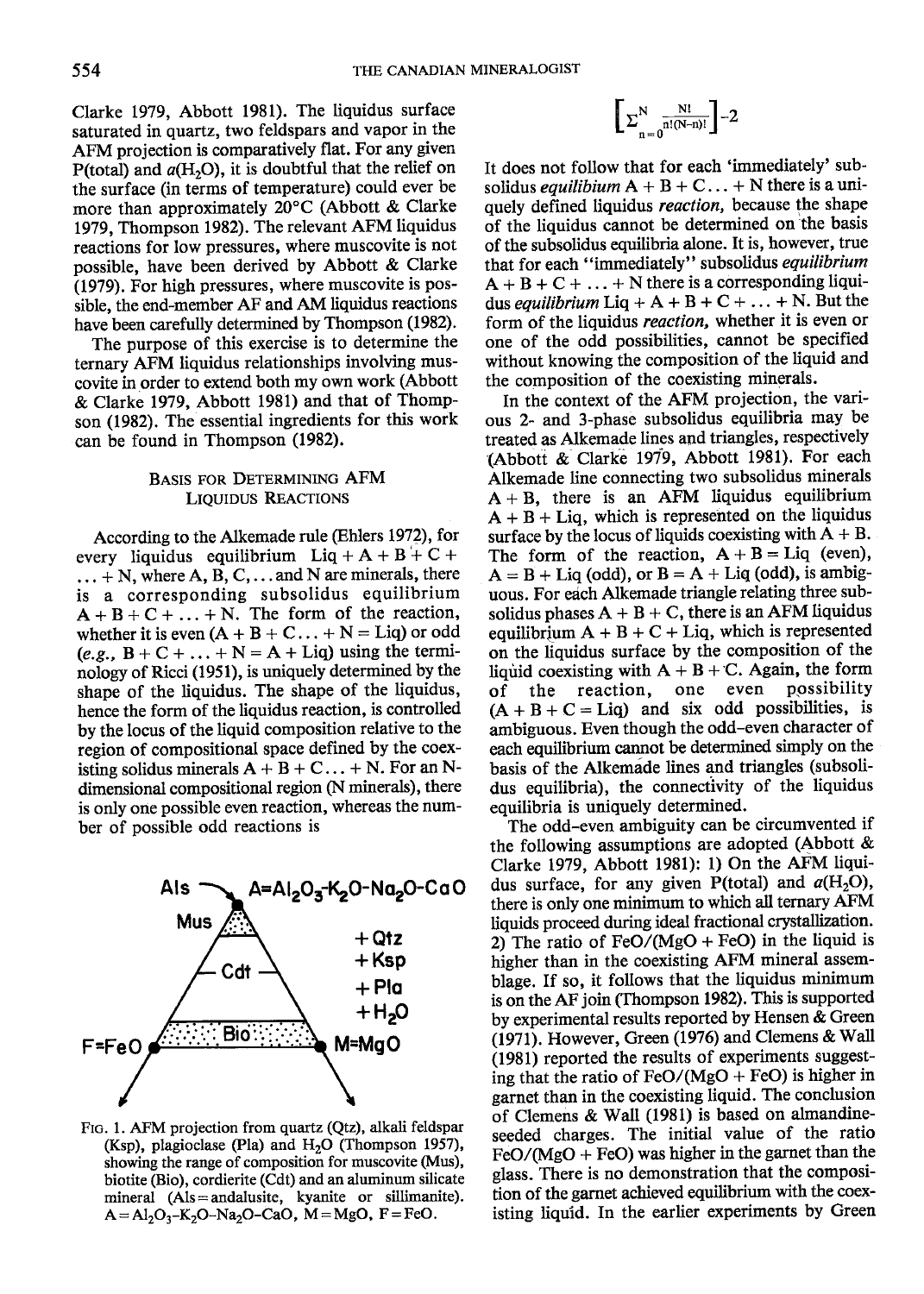(1976), substantial iron loss to the platinum capsules was acknowledged. Also, disequilibrium is suggested in the form of crossing tie-lines involving the ratio of  $FeO/(MgO + FeO)$  in garnet and the coexisting liquid.

For the purposes of this paper the only AFM minerals that need to be considered are an aluminum silicate (Als =  $Al<sub>2</sub>SiO<sub>5</sub>$ , andalusite, sillimanite or kyanite), biotite @io), cordierite (Cdt), muscovite (Mus) and garnet (Gar). For granitic rocks, the partitioning of Fe and Mg in terms of  $X_{\text{Fe}} = \text{FeO}/(\text{MgO} + \text{FeO})$  is  $X_{\text{Fe}}(\text{Mus}) > X_{\text{Fe}}(\text{Bio})$ [inferred from reaction 5 of Thompson (1982)],  $X_{\text{Fe}}(\text{Gar}) > X_{\text{Fe}}(\text{Bio})$  and  $X_{\text{Fe}}(\text{Bio}) > X_{\text{Fe}}(\text{Cat})$ (Thompson 1982, Clarke 1981). The projected ranges of composition for the different minerals are shown in Figure 1. The celadonite components  $KMgAISi<sub>4</sub>O<sub>10</sub>(OH)<sub>2</sub>$  and  $KFeAISi<sub>4</sub>O<sub>10</sub>(OH)<sub>2</sub>$  account for ternary muscovite (Miller et al. 1981).

Figure 2 illustrates schematically the various AF, AM and AFM subsolidus and liquidus reactions. The reactions are written in terms of the AFM phases only. Quartz, alkali feldspar, plagioclase and H<sub>2</sub>O are involved as needed to balance each reaction. The reactions shown as fine lines are from Thompson (1982) and numbered according to his scheme. The four reactions in bold lines identified by the letters A, B, C and D are introduced here. Reactions 5', 24, 33' , 34' , 36' , 39' and 42' are on the AF join. Reactions 4", 23", 33", 36", 39", 42" and  $71$ " are on the AM join. Reactions 64', A, B, C, and D are ternary AFM reactions. Reactions  $2'$ ,  $28'$  and E take place at A, in the AFM projection.

The reactions 24, 5', A,  $4''$ , 2' and  $23''$  divide the subsolidus P-T space into 7 regions, respectively characterized by 7 AFM topologies,  $S_1$  through  $S_7$ . Each of the six subsolidus reactions terminates at one of the invariant points  $I_1$  through  $I_6$ , each of which involves a liquid.  $I_5$  is equivalent to Thompson's (1982)  $I_3$ . The ternary invariant point  $I_3$ , is introduced in this study. The arrangement of the stable and metastable parts of the reactions around each invariant point was determined by a Schreinemakers analysis. The six invariant points define seven ranges of pressure, for each of which there is a corresponding AFM liquidus topology,  $L_1$  through  $L_7$ . The binary AF and AM liquidus reactions are from Thompson (1982). The ternary AFM liquidus reactions and topologies  $L_1$  through  $L_7$  were predicted on the basis of the corresponding subsolidus AFM topologies  $S_1$  through  $S_7$  and the assumptions outlined earlier in this section.

Because all of the Iiquids in Figure 2 are saturated with respect to quartz, two feldspars and  $H<sub>2</sub>O$ vapor, for any given pressure, all liquidus reactions in Figure 2 occur within a very narrow range of temperature, not more than approximately 20°C below the liquidus minimum in the haplogranite system  $KAISi<sub>3</sub>O<sub>8</sub>–NaAISi<sub>3</sub>O<sub>8</sub>–SiO<sub>2</sub>–H<sub>2</sub>O (Abbott & Clarke)$ 1979, Thompson 1982).

Thompson (1982) showed that for the Na-Ca-free AFM system, at any given pressure, reactions 5, A, 4, 2 and 23 may all occur within a range of temperature less than  $10^{\circ}$ C. Consequently, the difference in pressure between AF invariant point  $I_2$  and AM invariant point  $I_6$  may be less than 0.5 kilobar (Fig. 5, Thompson 1982). The invariant points  $I_3$ ,  $I_4$  and  $I_5$  (= $I_3$  of Thompson 1982) necessarily occur in the narrow range of pressure between  $I_2$  and  $I_6$ . The relationships for the Na-Ca-free system are shown in Figure 3, adapted from Thompson (1982, Fig. 5).

The AFM liquidus topologies  $L_3$ ,  $L_4$ ,  $L_5$  and  $L_6$ are restricted to such a narrow range of pressure that for practical purposes, they cannot be shown in Figure 3. With increasing pressure, the AFM liquidus field for muscovite expands and effectively eliminates the liquidus fields for AIs and Cdt within a pressure interval as small as 0.5 kilobar (Thompson 1982). It can be inferred that for liquids saturated in quartz-two feldspars-vapor, *primary* muscovite coexisting with Als, Cdt or both should be exceedingly rare (Table l). At high pressures, where primary muscovite is possible, two-mica granites (topology  $L_7$ ) should be relatively common (Table I). A compilation by Armstrong & Boudette (1984) of about 300 modal compositions of two-mica granites, from a much smaller number of plutons, suggests that most muscovite-biotite ganites do not contain other AFM minerals. Clarke (1981) showed 76 muscovite-bearing AFM mineral assemblages from a much smaller number of granitic plutons. Only 10 (1390) of Clarke's (1981) assemblages have, in addition to muscovite  $\pm$  biotite, other AFM minerals (Gar, Cdt or Als).

## REDUCED  $a(H, O)$

As the activity of  $H_2O$ ,  $a(H_2O)$ , decreases, the subsolidus reactions are displaced to lower temperatures and the liquidus equilibria are displaced to higher temperatures (Thompson & Algor 1977, Kerrick 1972, Holdaway &Lee 1977, Abbott & Clarke 1979) such that each of the invariant points  $I_1$ through  $I_6$  is translated to higher pressures and higher temperatures. Thompson's (1982) reaction 30' is the locus of I, (Fig. 4) for  $a(H_2O)$  < 1. The locus of I, has been described by Abbott & Clarke (1979). The loci of  $I_2$ ,  $I_3$ ,  $I_4$  and  $I_6$  are parallel and very close to the locus of  $I<sub>5</sub>$  (reaction 30'). The loci define several P-T regions, each characterized by a distinct H<sub>2</sub>O-undersaturated AFM liquidus topology saturated in quartz and the two feldspars (Fig. 4). The high-temperature - low-pressure liquidus topologies (not involving muscovite) are from Abbott  $\&$  Clarke (1979). It is proposed here that the AFM liquidus field for muscovite eliminates the liquidus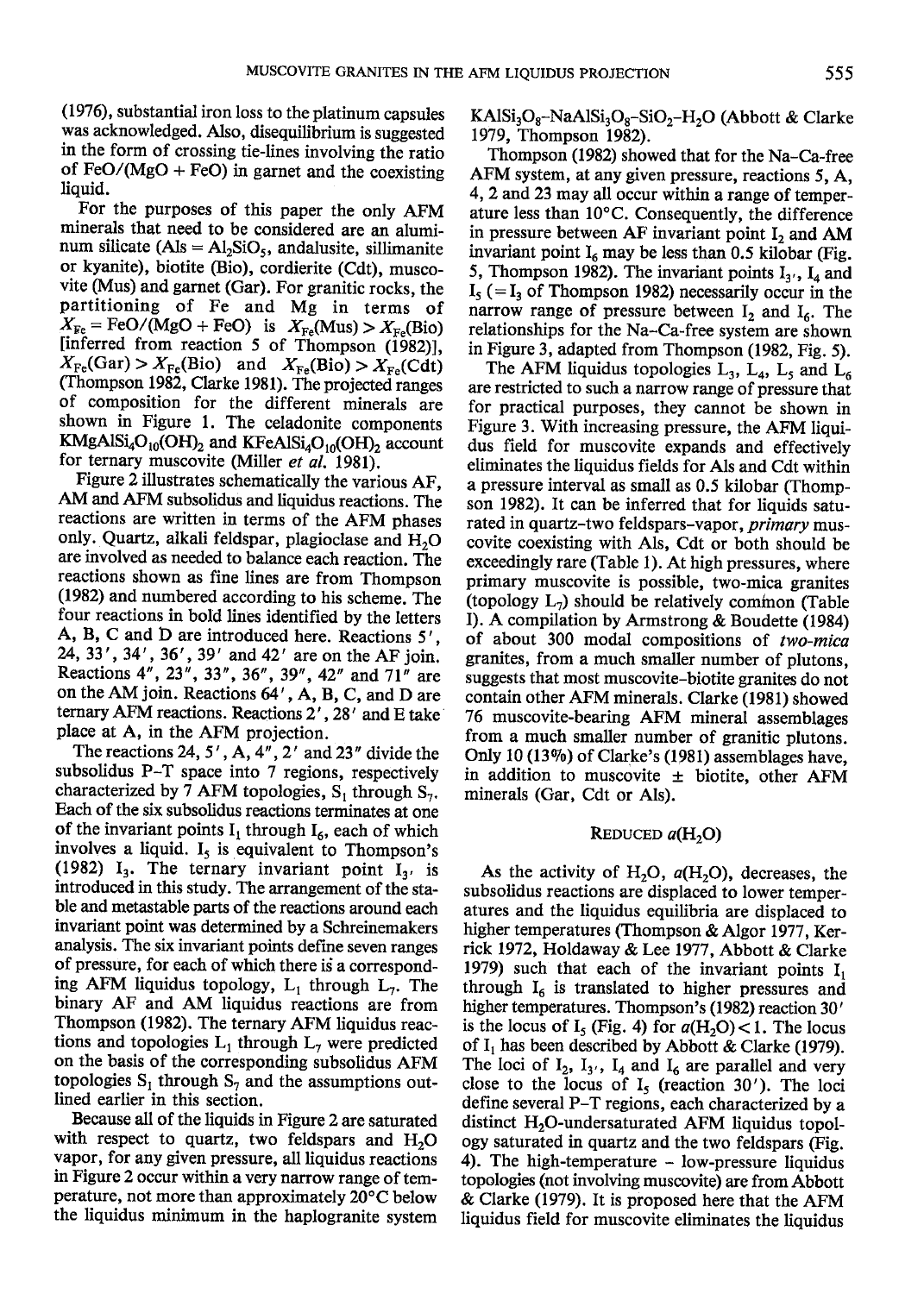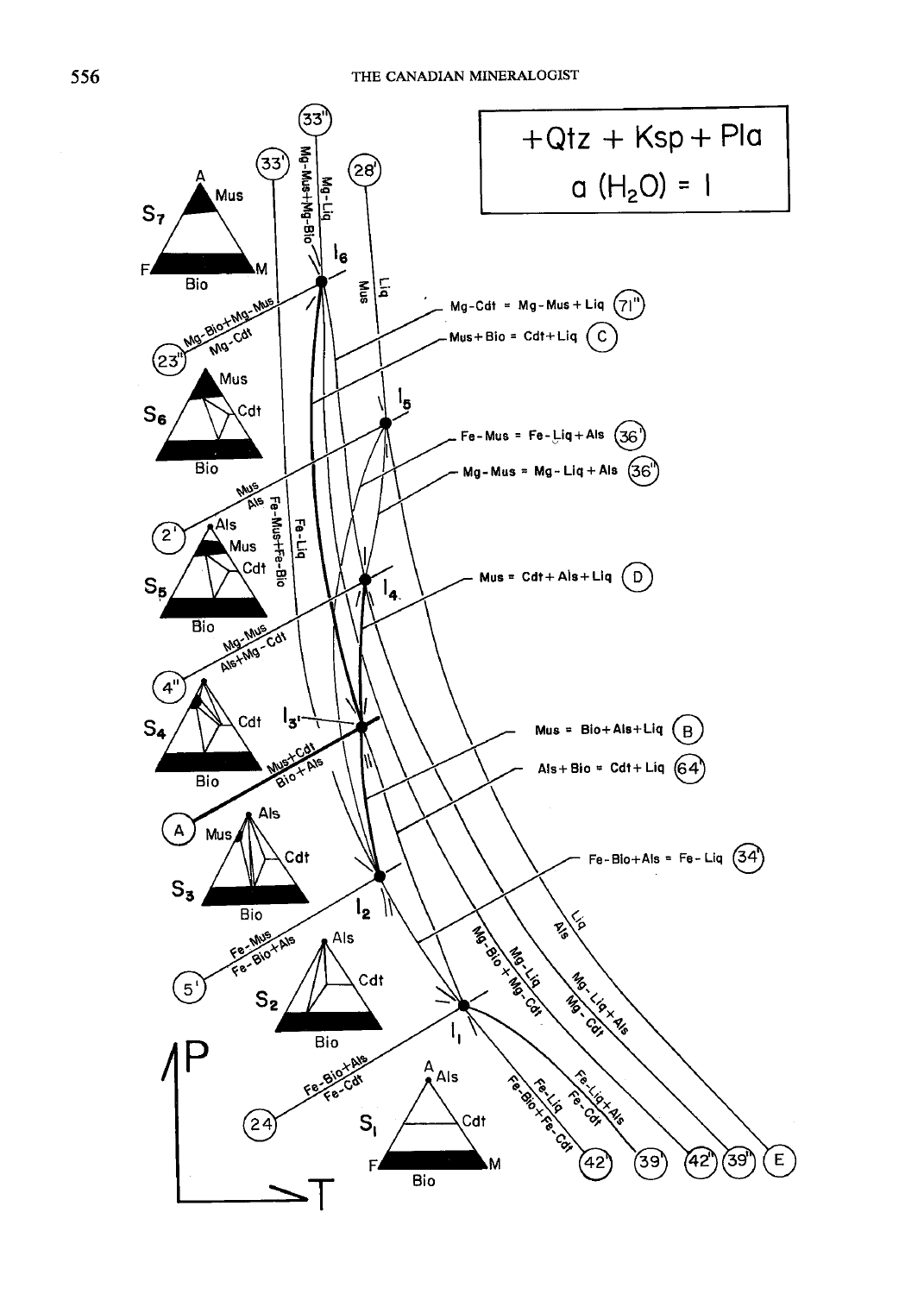

Ftc. 2. Schematic subsolidus and liqqidus reactions in which all liquids are saturated with respect to Qtz, Ksp, Pla and H<sub>2</sub>O. The subsolidus reactions 24, 5', 4", 2', 23" and liquidus reactions 28', 33", 33", 34', 36<sup>7</sup>, 36', 39', 39", 39", 42", 42", 64' and 71" are from Thompson (1982). The remaining reactions, shown as bold lines, are i here. There are 6 invariant points,  $I_1$  through  $I_6$ , which define 7 pressure regimes, each of which is characterized by one of the AFM liquidus diagrams  $L_1$  through  $L_7$ .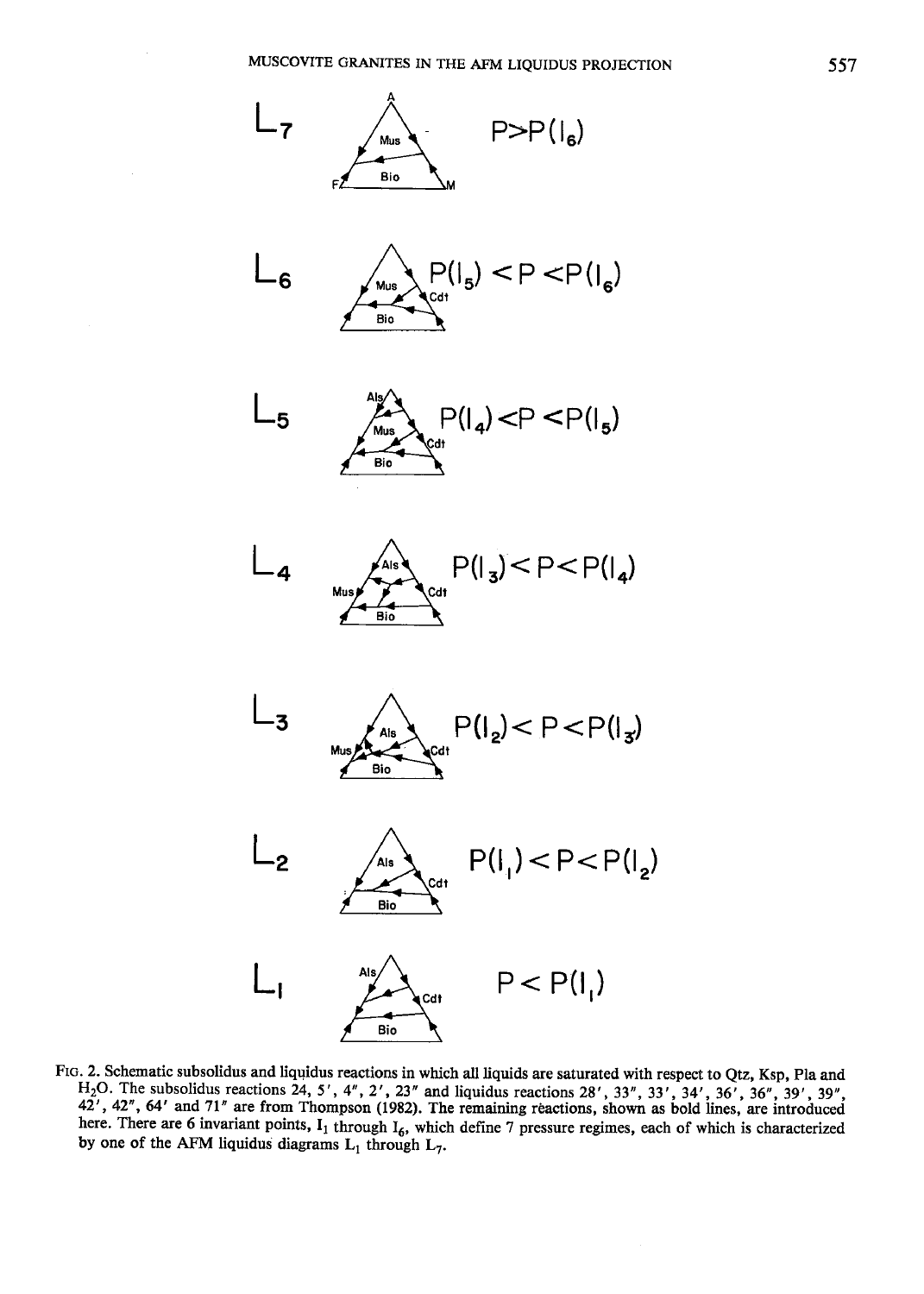

FIG. 3. Semiquantitative P-T diagram based on Thompson (1982, Fig. 5) showing selected reactions in the system  $K_2O-MgO-FeO-Al_2O_3-SiO_2-H_2O$ . The reactions correspond by number to those illustrated schematically in Figure 2 for the full system K<sub>2</sub>O-Na<sub>2</sub>O-CaO-MgO-FeO-Al<sub>2</sub>O<sub>3</sub>-SiO<sub>2</sub>-H<sub>2</sub>O. All liquids are saturated with respect to Qtz, Ksp and H<sub>2</sub>O. There are three important AFM  $(A = Al_2O_3-K_2O)$  liquidus topologies,  $L_1$ ,  $L_2$ , and  $L_7$  (see Fig. 2).

field for garnet [where  $a(H, O) < 1$ ] just as effectively as it eliminates the liquidus fields for cordierite and aluminum silicate (Als).

IBLE 1. STASTISTICS ON MUSCOVITE-BEARING GRANITES, QUARTZ MONZONITES<br>AND GRANODIORITES, BASED ON MODAL ANALYSES FROM JOHANNSEN'S (1932)<br>INTRUSIVE ROCK FAMILIES 226'P, 226"P, 227'P and 227"P TABLE 1

| Number of analyses                                                                                 | 200 | Percentage of<br>muscovite-bearing<br>modal analyses |
|----------------------------------------------------------------------------------------------------|-----|------------------------------------------------------|
| Number of modal analyses<br>with muscovite                                                         | 30  |                                                      |
| Number of modal analyses<br>with muscovite, but no<br>other AFM minerals                           | 1   | 3.3%                                                 |
| Number of modal analyses<br>with muscovite + biotite.<br>but no other AFM minerals                 | 22  | 73.3%                                                |
| Number of modal analyses<br>with muscovite + biotite +<br>hornblende, but no other<br>AFM minerals | 5   | 16.7%                                                |
| Number of modal analyses<br>with muscovite + biotite +<br>garnet, but no other<br>AFM minerals     | 2   | 6.7%                                                 |
| Number of modal analyses<br>with muscovite + garnet,<br>but no other AFM minerals                  | 0   | 0%                                                   |

#### **DISCUSSION**

Many granites show evidence consistent with the saturation of the liquid with respect to quartz and two feldspars throughout the crystallization history. Similarly, many restite assemblages in migmatites have quartz and two feldspars (Clemens 1984), indicating that the liquid was saturated with respect to these minerals throughout the melt-producing event. For such granites and migmatites, the AFM liquidus topologies shown in Figure 4 are particularly relevant. The liquidus topologies can be used, like liquidus diagrams for conventional ternary systems, to predict changes in the AFM mineral assemblages during melting or during crystallization. Conversely, the mineral assemblage and textural relationships in a migmatite or granite may prove to be compatible with only one of the AFM liquidus topologies. If so, Figure 4 can be used like a petrogenetic grid to help characterize P, T and  $a(H<sub>2</sub>O)$ . Examples are given in Abbott & Clarke (1979), Abbott (1981) and Speer (1981).

It should be noted that the AFM liquidus topolo-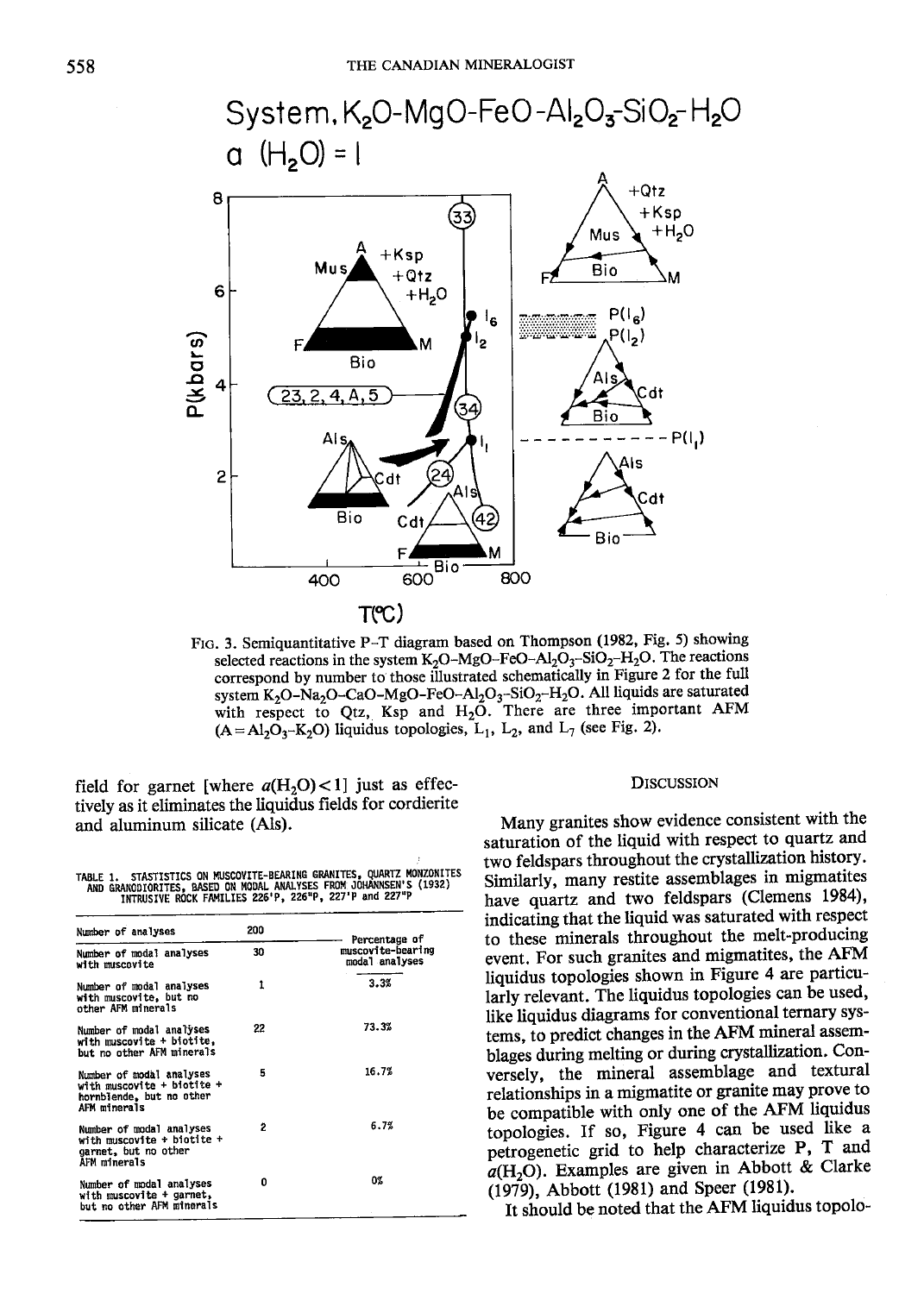gies in Figures 2, 3 and 4 are only applicable to systems saturated with respect to quartz and two feldspars. Muscovite schist containing quartz and plagioclase but no alkali feldspar must be referred to a different set of equilibria. This would be a severe Iimitation with regard to the anatexis of pelitic mineral assemblages, except that the assemblage  $muscovite + quartz + plagioclase$  melts incongruently to alkali feldspar, Als and liquid along reaction 30' (Fig. 4) where  $a(H<sub>2</sub>O)<1$ . In this reaction, the  $H<sub>2</sub>O$  released by the breakdown of the muscovite is partitioned into the liquid, which is then saturated with respect to quartz, plagioclase and alkali feldspar, but undersaturated with respect to  $H_2O$ . If the liquid is removed from the restite,  $a(H_2O)$  would increase in the liquid during fractional crystallization ,according to the AFM liquidus diagram appropriate for the pressure and  $a(H_2O)$ . For high pressures, in the context of Figures 3 and 4, it is difficult to conceive of a situation in which ideal fractional crystallization is not concluded on the AFM equilibrium  $Bio + Mus + Lig$ . Thus, it is not surprising that approximately 73% of all muscovite-bearing granites have biotite, but no other AFM minerals (Table 1).

The relationships shown in Figure 4 suggest that garnet-muscovite granites and garnet-biotitemuscovite granites should not exist, Yet, these assemblages are relatively common in late pegmatites and aplite dykes (Miller & Stoddard 1978, 1981, Deer et al. 1982). The appearance of garnet late in the fractional crystallization of muscovite-saturated granitic magmas is probably due to the partitioning of manganese into the liquid rather than into early minerals. The garnet in pegmatites, aplite dykes and granites is characteristicaly hieh in spessartine (Miller & Stoddard 1978, 1981, Deer et al. 1982, Clarke 1981). This, combined with an apparent intolerance of biotite for high Mn<sup>2+</sup>, suggests (Hall 1965, Miller & Stoddard 1978, 1981, Abbott l98l) that garnet crystallizes when the melt, the muscovite and the biotite become saturated with respect to  $Mn^{2+}$ . Figure 5 illustrates the presumed effect of increasing the molar ratio  $MnO/(FeO+MgO+MnO)$ .

#### CONCLUSIONS

l. For liquids saturated with respect to quartz, two feldspars and  $H_2O$ , the reactions can be conveniently represented in an AFM liquidus diagram (Abbott & Clarke 1979, Abbott 1981).

2. The details of the appearance or disappeaxance of a liquidus field for muscovite are complicated  $(Fig. 2)$ .

3. There is one important AFM liquidus topology  $(L_7)$  involving muscovite, because the liquidus field for muscovite suppresses the AFM liquidus equilibria  $Liq + Cdt$ ,  $Liq + Als$ , and  $Liq + Gar$ . This happens



Ftc. 4. Regions of distinct AFM liquidus topologies in P-T space as a function of  $a(H_2O) \le 1$ . All liquids are saturated with respect to Qtz, Ksp and Pla. The locus of liquidus minima for  $a(H_2O)=1$  is based on Tuttle & Bowen (1958). The loci of invariant points  $I_2$ ,  $I_3$ ,  $I_4$ ,  $I_5$  and  $I_6$  lie in the stippled band. The locus of  $I_5$  is Thompson's (1982) reaction 30',  $Pla + Qtz+Mus =$  $Ksp+Als+Liq.$  Between the locus of  $H_2O$ -saturated minima and the stippled band there is one AFM liquidus topology for liquids saturated with respect to Otz, Pla and Ksp. The liquidus field for Mus effectively suppresses the equilibria  $Liq + Gar$ ,  $Liq + Cdt$  and Liq + Als. The  $H_2O$ -undersaturated AFM liquidus topologies for high temperatures and low pressures (not involving Mus) are from Abbott & Clarke (1979).

even for reduced  $a(H<sub>2</sub>O)$  as long as there is a liquidus field for muscovite (Fig. 4).

4. For all AFM liquids at high pressure, ideal fractional crystallization is concluded on the AFM reaction  $Bio + Mus = Lig$ . This accounts for the observation that most muscovite-bearing granites also contain biotite but are devoid of other AFM minerais (Table l).

5. The appearance of garnet late during fractional crystallization is attributable to strong partitioning of Mn2+ into the liquid relative to muscovite or biotite (Fig. 5).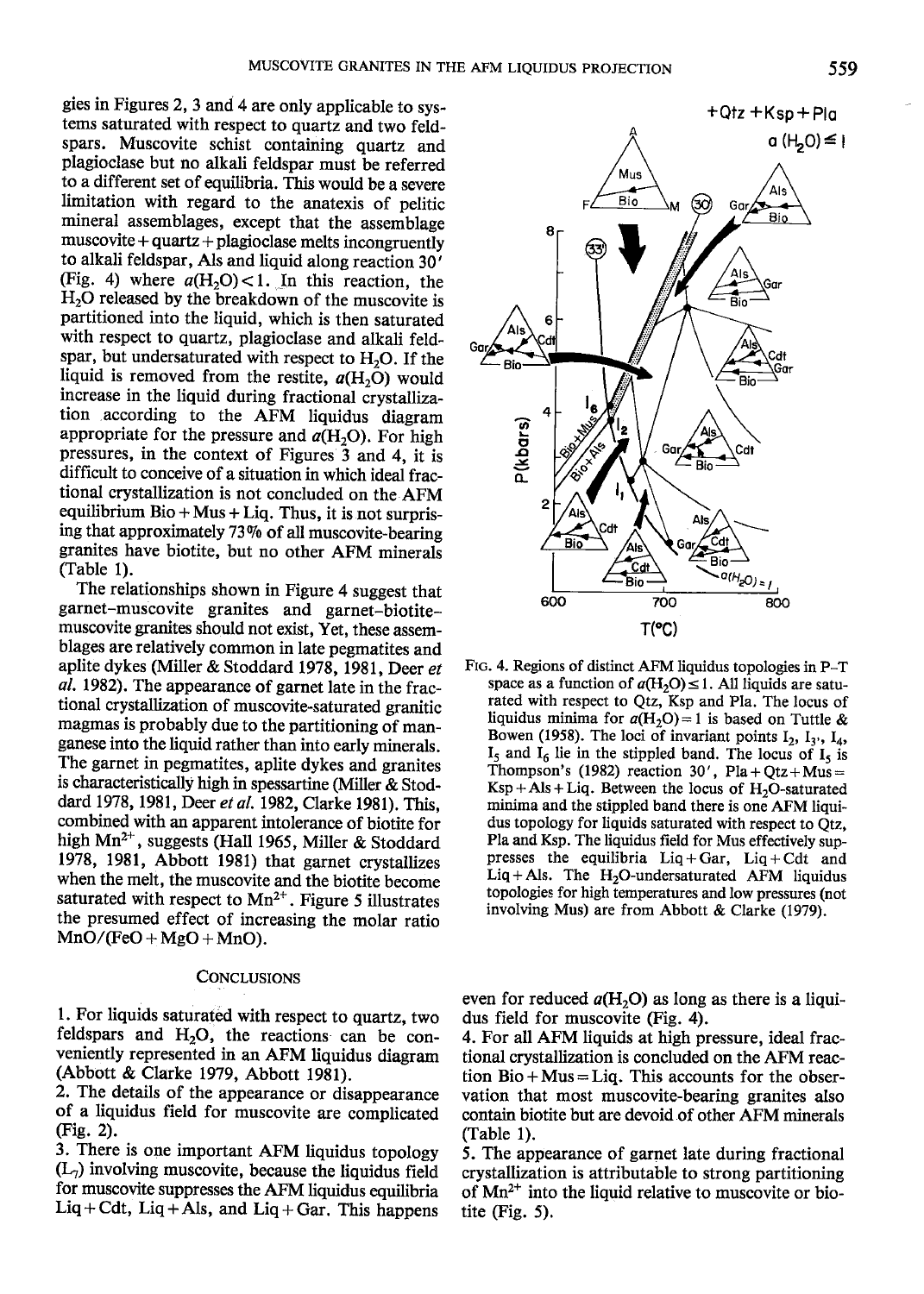

FIG. 5. Suggested changes in the liquidus topology  $L_7$  in response to a high concentration of  $Mn^{2+}$ . a. AFM liquidus topology  $L_7$  where the ratio of  $MnO/(FeO + MgO + MnO)$  is low. b. The appearance of the liquidus field for garnet where  $MnO/(FeO+MgO+MnO)$  is high.

### ACKNOWLEDGEMENTS

I thank the following individuals for their helpful comments: D.B. Clarke, J.D. Clemens, R.F. Martin, C.F. Miller and J.A. Speer.

## **REFERENCES**

- ABBOTT, R.N., Jr. (1981): AFM liquidus projections for granitic magmas, with special reference to hornblende, biotite and garnet. Can. Mineral. 19, 103-l 10.
- & CLARKE, D.B. (1979): Hypothetical liquidus relationships in the subsystem  $Al_2O_3$ -FeO-MgO projected from quartz, alkali feldspar and plagioclase for  $a(H_2O) \leq 1$ . Can. Mineral. 17, 549-560.
- ARMSTRONG, E.L. & BOUDETTE, E.L. (1984): Two mica granites. A. Their occurrence and petrography. U.5. Geol. Surv,, Open File Rep. OF84-O173.
- CHAPPELL, B.W. & WHITE, A.J.R. (1974): Two contrasting granite types. Pacific Geol. 8, 173-174.
- CLARKE, D.B. (1981): The mineralogy of peraluminous granites: a review. Can. Mineral. 19, 3-17.
- CLEMENS, J.D. (1984): Water contents of silicic to intermediate magmas. Lithos 17, 273-287.
	- & WALL, V.J. (1981): Origin and crystallization of some peraluminous (S-type) granitic magmas. Can. Mineral, 19, 111-131.
- DEER, W.A., HOWIE, R.A. & ZUSSMAN, J. (1982): Rock-Forming Minerals. lA. Orthosilicates (2nd edition). Longman, London.
- EHLERS, E.G. (1972): The Interpretation of Geological Phase Diagrams. W.H. Freeman & Co., San Francisco.
- FYFE, W.S. (1969): Some thoughts on granitic magmas. In Mechanism of Igneous Intrusion (G. Newall & N. Rast, eds.). Geol. J., Spec. Issue 2, 201-2t6.
- GRANT, J.A. (1973): Phase equilibria in high-grade metamorphism and partial melting of pelitic rocks. Amer. J. Sci. 273, 289-317.
- GREEN, T.H. (1976): Experimental generation of cordierite- or garnet-bearing granitic liquids from a pelitic composition. Geology 4, 85-88.
- HALL, A. (1965): The origin of accessory garnet in the Donegal granite. Mineral. Mag. 36, 628-633.
- HARRIS, N.B.W. (1974): The petrology and petrogenesis of some muscovite granite sills from the Barousse Massif, central Pyrenees. Contr. Mineral. Petrology 45, 215-230.
- HENSEN, B.J. & GREEN, D.H. (1971): Experimental study of the stability of cordierite and garnet in pelitic compositions at high pressures and temperatures. Contr. Mineral. Petrology 33, 309-330.
- HOLDAWAY, M.J. & LEE, S.M. (1977): Fe-Mg cordierite stability in high-grade pelitic rocks based on experimental, theoretical, and natural observations. Contr. Mineral. Petrology 63, 175-198.